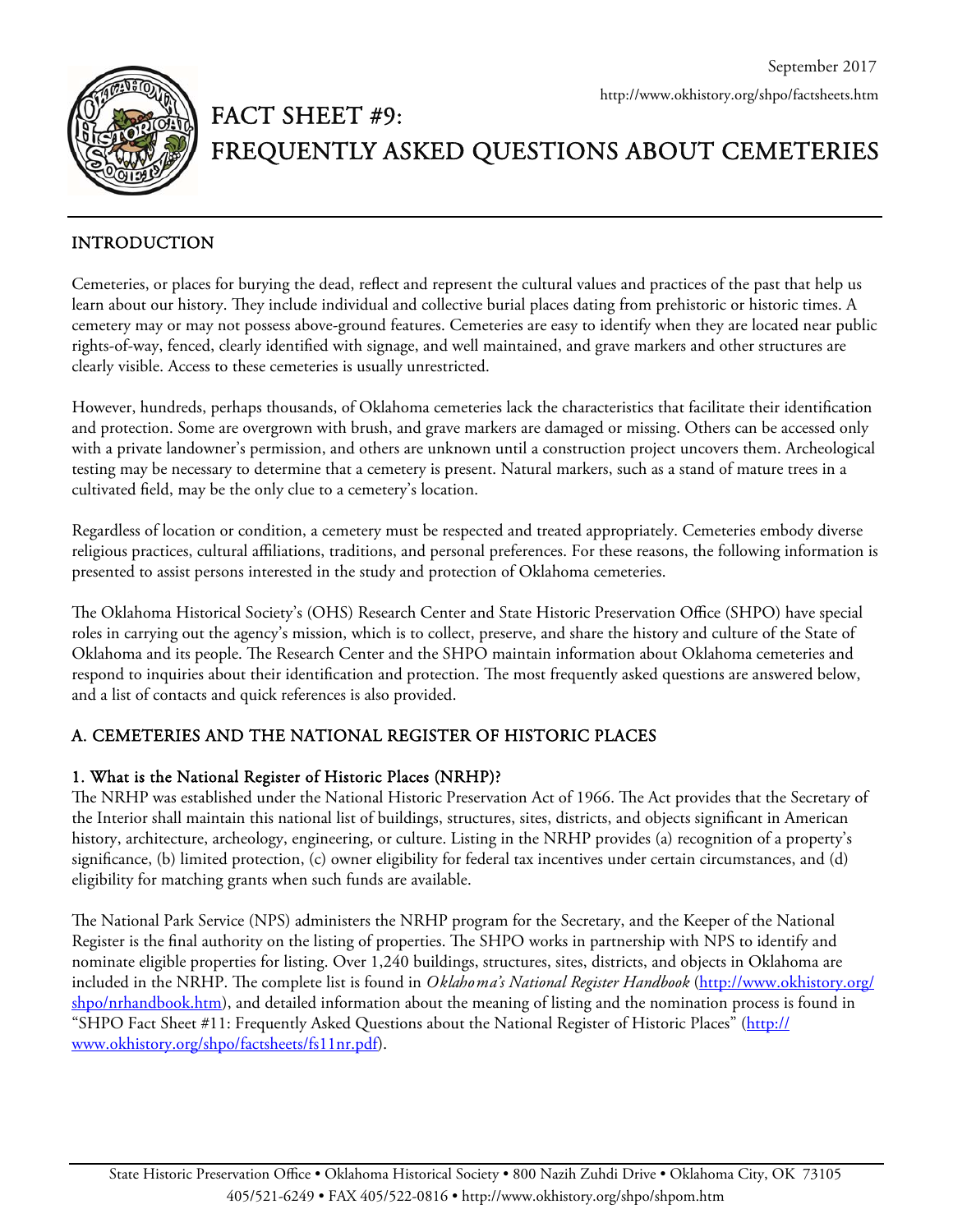#### 2. Are cemeteries eligible for listing in the NRHP?

Most cemeteries are not eligible for listing in the NRHP. It includes buildings, structures, sites, districts, and objects that meet at least one of four broad criteria: A, association with important events; B, association with important persons; C, architectural, artistic, or design merit, or representative of a period or a type of construction; or D, likely to yield information. However, there are categories of properties that are not eligible, except under special circumstances. These, special circumstances, called Criterion Considerations, include (a) religious property; (b) moved property; (c) birthplace or grave; (d) cemetery; (e) reconstructed property; (f) commemorative property; or (g) property less than fifty (50) years old when listed. Additionally, to qualify for the NRHP, a property must possess integrity (elements of integrity include location, design, setting, materials, workmanship, feeling and association), as well as significance.

A cemetery is eligible for the NRHP if it derives its primary significance from graves of persons of transcendent importance; from age; from distinctive design features; from association with historic events; or if it has the potential to yield important information if that information is not available in extant documentary evidence. Further information about the evaluation of cemeteries is found in Oklahoma National Register of Historic Places Nomination and Request for Determination of Eligibility Manual (http://www.okhistory.org/shpo/nr/nrmanual.pdf) and in "National Register Bulletin 41: Guidelines for Evaluating and Registering Cemeteries and Burial Places" (https://www.nps.gov/nr/ publications/bulletins/nrb41/).

#### 3. Which Oklahoma cemeteries are listed in the NRHP?

As of July 1, 2017, nineteen Oklahoma cemeteries are listed in the NRHP. Churches (and other properties) with small cemeteries as contributing resources, buildings and/or other cemetery improvements (but not the cemetery itself), and individual gravesites are also among Oklahoma's NRHP entries. While they are not the focus of this fact sheet, the laws concerning cemeteries cited in this fact sheet apply to all burial locations.

A few examples of NRHP-listed cemeteries include the African-American associated Jamison Cemetery, Okay Vicinity, Wagoner County; Silver City Cemetery, Grady County, for its association with the Silver City trading post on the Chisholm Trail; and, near Miami, Ottawa County, the Peoria Tribal Cemetery (Confederated Peoria Indian Thematic Resources), as one of only two remaining historic properties associated with the Peoria Tribe. To review a specific NRHP nomination form (which contains a description and statement of significance), visit http://www.okhistory.org/shpo/ nationalregister.htm.

## 4. How are cemeteries nominated to the NRHP?

The SHPO identifies and nominates eligible properties of all types, including cemeteries, to the NRHP as outlined in NPS regulations, standards, and guidelines (SHPO Fact Sheet #11).

The SHPO maintains records of historic properties in the Oklahoma Landmarks Inventory (OLI), including hundreds of cemeteries (http://www.okhistory.org/shpo/oli.htm). Some are listed in the NRHP, others are eligible, some are ineligible, and still others have not been evaluated. Whenever the SHPO receives documentation of a cemetery or other resource, the information is added to the OLI, regardless of NRHP eligibility.





Jamison Cemetery, Okay vicinity, Wagoner County Enid Cemetery & Calvary Catholic Cemetery, Enid,

Garfield County

State Historic Preservation Office • Oklahoma Historical Society • 800 Nazih Zuhdi Drive • Oklahoma City, OK 73105 405/521-6249 • FAX 405/522-0816 • http://www.okhistory.org/shpo/shpom.htm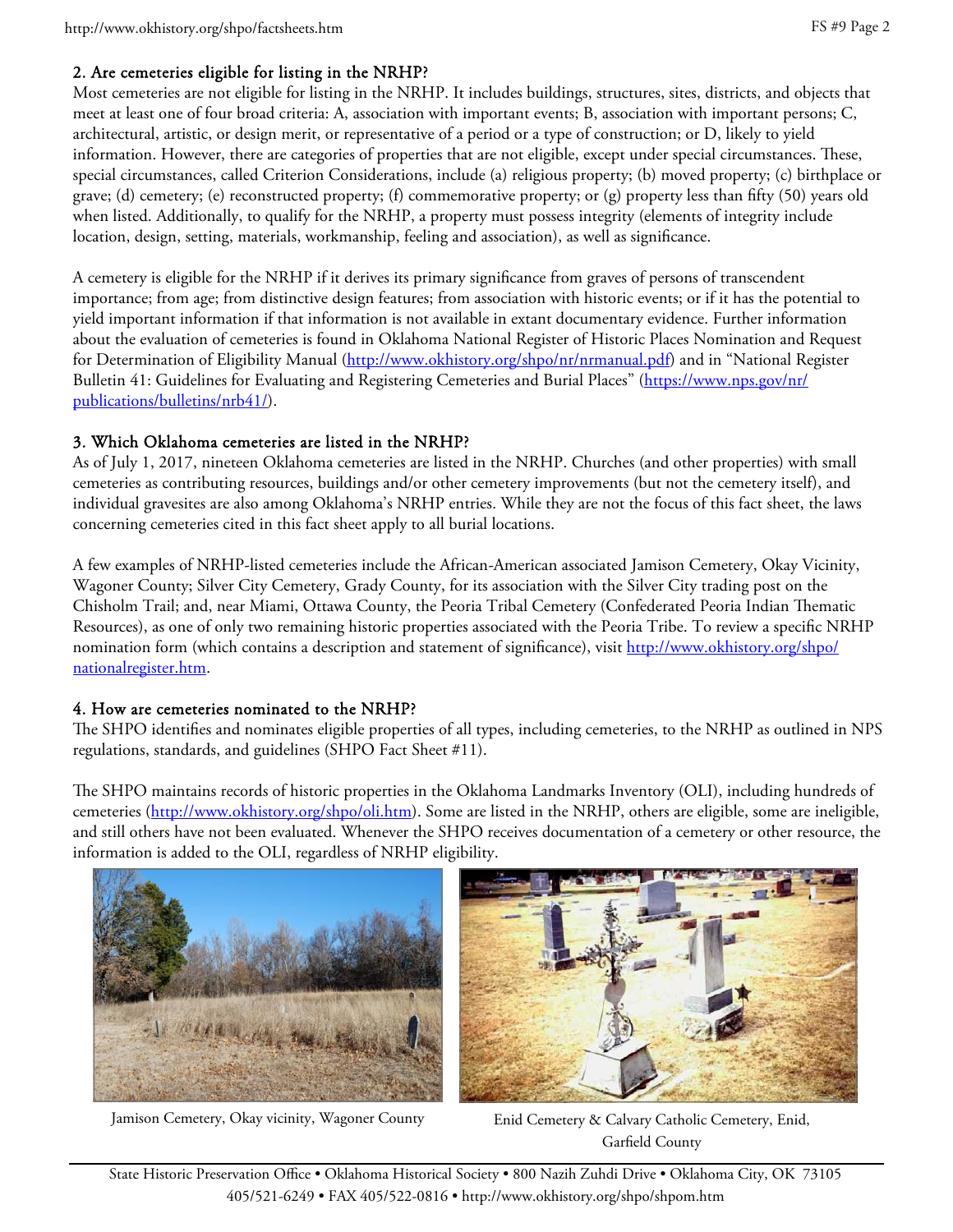#### http://www.okhistory.org/shpo/factsheets.htm

To propose a cemetery for NRHP nomination, first contact the SHPO to see if it is already documented in the OLI. If not, the SHPO will request the nomination proponent review the National Register Preliminary Opinion on Eligibility Instructions (http://www.okhistory.org/shpo/nrprelim.htm) and complete and submit the Historic Preservation Resource Identification Form for Cemeteries (http://www.okhistory.org/shpo/forms/cemeteryidform.pdf). Based on this documentation, the SHPO will provide its preliminary opinion on eligibility. This step saves the nomination proponent's time and expense required to produce a formal NRHP nomination for a cemetery that may be ineligible.

If the cemetery appears eligible for the NRHP, the SHPO will guide the nomination proponent to prepare the formal nomination package. If the SHPO considers the cemetery ineligible, the nomination proponent may decide to submit a complete nomination package and request that the SHPO process it.

In either case, the SHPO schedules the nomination for the Historic Preservation Review Committee's (HPRC) consideration and follows the NPS regulations for notification of property owners, elected officials, and the public. The HPRC is appointed by the Governor to advise the SHPO about NRHP nominations, and they formulate their recommendations during quarterly public meetings. The SHPO considers their recommendations and decides whether or not to nominate the property.

Once the SHPO signs a nomination, it is forwarded to the Keeper of the Register (NPS, Washington, D.C.) for official action. The SHPO informs property owners, elected officials, nomination proponents, and the public about the Keeper's decision. More information about the process is provided in SHPO Fact Sheet #11.



Chiefs Knoll, Post Cemetery, Fort Sill, Comanche County

# B. PROTECTING CEMETERIES

## 1. What government agency regulates cemeteries in Oklahoma?

Overall, cemeteries in Oklahoma are not regulated; however, Title 8 of the Oklahoma State Statutes (OSS) concerns cemetery corporations and associations and related issues. Also, OSS Title 21 § 1168.1-7 addresses issues related to human skeletal remains and associated burial furniture (http://www.oscn.net).

## 2. Do the Oklahoma State Statutes include provisions for protection of cemeteries?

Yes. Injury to Cemetery or Tomb (OSS Title 21 § 1167) is summarized as follows:

"Declares that a person is guilty of a misdemeanor who shall willfully or with malicious intent destroy, mutilate, deface, injure or remove any tomb, monument or gravestone, or other structure placed in any cemetery or private burying ground, or any fence, railing or other work for the protection or ornament of any such cemetery or place of burial of any human being, or of any lot within a cemetery, or who shall willfully or with malicious intent destroy, cut, break or injure any tree, shrub or plant within the limits thereof. Directs that persons found guilty of such violations shall be punished by a fine of not less than \$50 nor more than \$5,000, or by imprisonment in the county jail for a term not to exceed six months, or by both fine and imprisonment."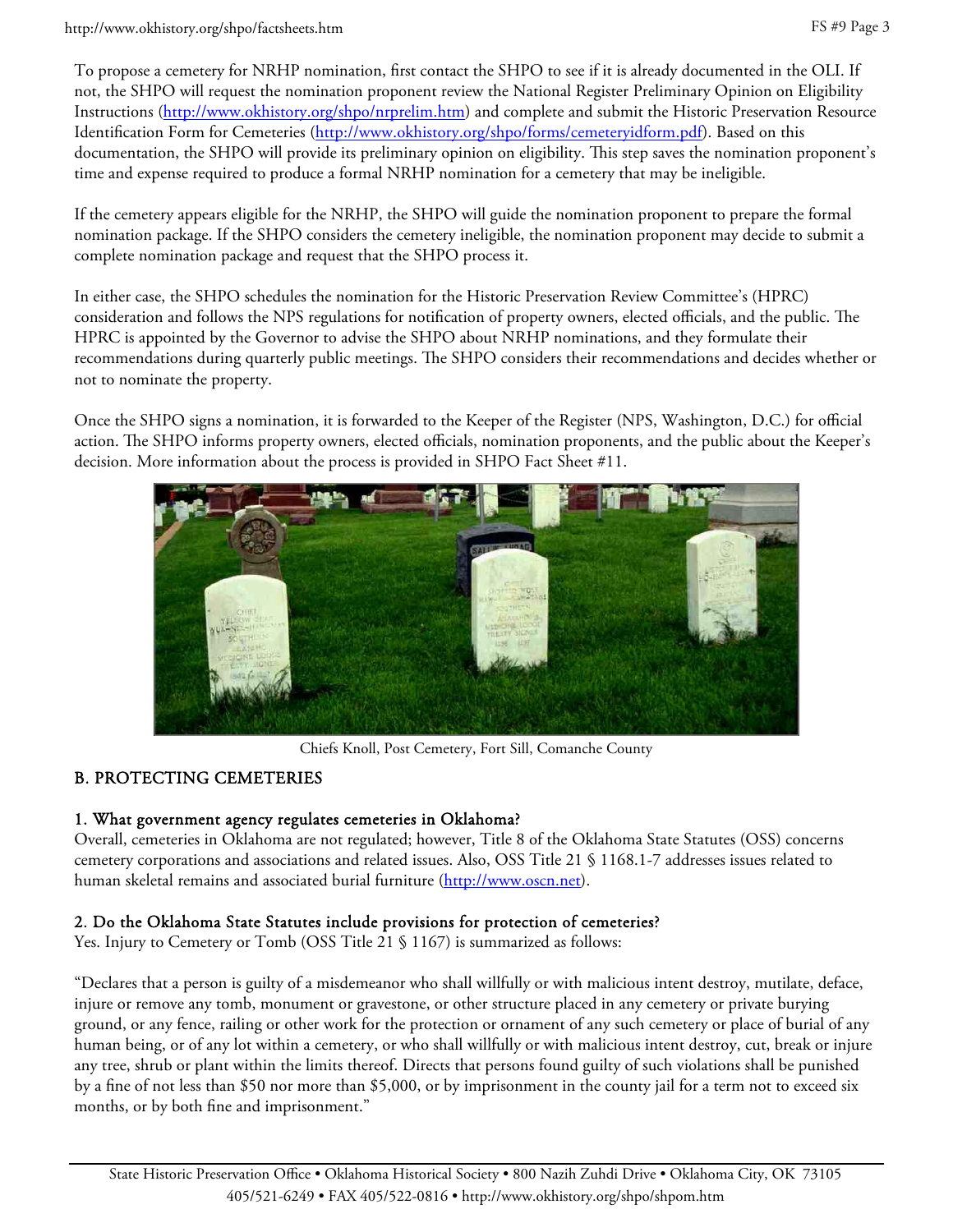#### 3. Who should a person contact to report vandalism of a cemetery?

Vandalism or destruction of a cemetery and theft of grave markers or other funerary items are crimes. As for reporting any possible criminal activity, contact the local law enforcement agency with jurisdiction. Depending on the cemetery's location, call either the city police department or the county sheriff's office.

#### 4. Can a property owner destroy a cemetery to make way for new construction, such as housing additions, commercial development, etc.?

Cemeteries can be legally relocated to make way for new construction, and a developer engaged in such an activity most likely has an attorney guiding the process. However, the willful destruction of a cemetery for any purpose is in violation of state law (see B.2.). Anyone suspecting such a violation should report it immediately to the local police department or county sheriff's office.

#### 5. Are private landowners required to protect cemeteries on their private property?

They are not required to conduct maintenance work. However, if they willfully damage or destroy a cemetery, they will be in violation of state law. Suspected violations should be reported to the local police department or county sheriff's office.

#### 6. Can a burial discovered on private property be moved and how?

Yes. For guidance about the relocation of a grave, contact the Oklahoma Department of Health. Details about the process are found at http://ok.gov/funeral/documents/ODH%20310.105.7.pdf.

#### 7. Does Oklahoma state law provide protection for prehistoric burials?

Yes. Violating Sepulture and the Remains of the Dead, commonly referred to as the "Burial Act" (OSS Title 21, Chapter 47, Section 1168) concerns the disturbance of prehistoric and unmarked graves. It specifies the procedure for dealing with accidental discovery of burials which involves both the SHPO and the Oklahoma Archeological Survey (OAS). Further, the section provides that the marketing and trafficking of human skeletal remains and burial furniture is a crime, and penalties for violation of the law are prescribed in the statute.

It is important to note that anyone discovering a burial should immediately contact the local police department or the county sheriff's office. These officials will determine if the discovery is a crime scene or if it should be reported to the SHPO and OAS.

## C. CEMETERY OWNERSHIP AND MAINTENANCE RESPONSIBILITIES

#### 1. Who is responsible for maintenance of cemeteries?

It depends on who owns the cemetery. If a city or county government owns the cemetery, contact the respective local officials about maintenance concerns. Many cemeteries in Oklahoma are governed by a local cemetery association, which is usually responsible for maintenance, and the organization likely depends on private donations and volunteers to care for the cemetery. In many cases, no such organization may exist today, especially if the cemetery is abandoned.

Listing in the NRHP does not provide for maintenance of any kind. The State of Oklahoma has no authority to maintain cemeteries on private land or under the jurisdiction of local governments.

#### 2. We want to maintain a historic cemetery that is overgrown and contains headstones that are scattered about and in need of repair. Can we just start doing the work?

Despite the good intentions, caution should be exercised. It is important to determine who owns the cemetery and whether there are descendants of the interred to consult. Your concern and generosity may not be appreciated by everyone. A local funeral director might provide advice. If the maintenance effort moves forward, remember that careful research about the location of graves will be important to avoid causing further damage or even re-installing a gravestone in the wrong place.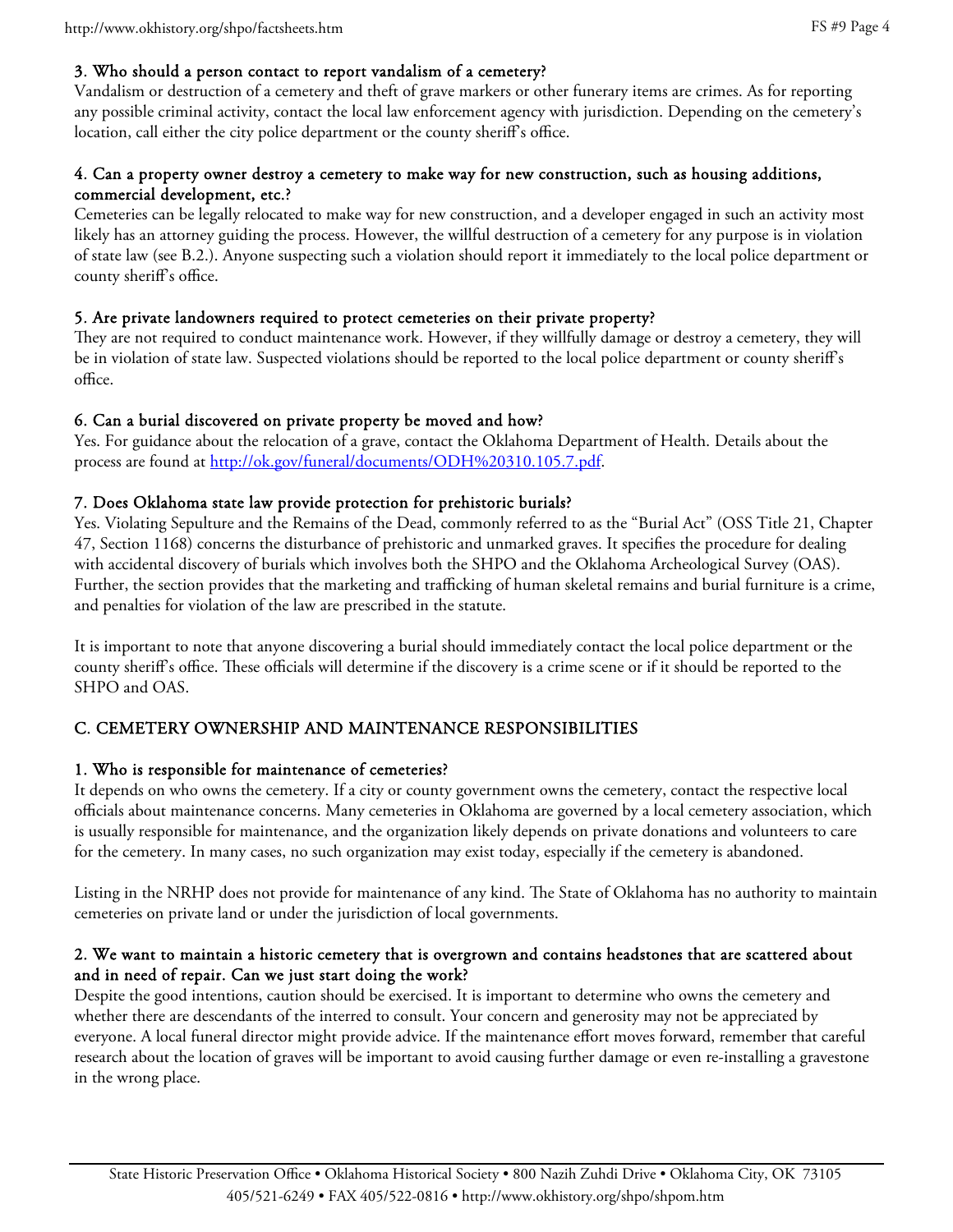#### 3. There was once a cemetery association taking care of a historic cemetery, but its members are either deceased, moved away, or just not involved. How can we assume their responsibilities?

Review OSS Title 8 (see B.1.) for information about cemetery associations and corporations. We suggest you consult an attorney to guide your efforts.

## 4. How can a person visit an abandoned cemetery that is surrounded by private land?

Oklahoma State law provides for access to such cemeteries. Refer to Abandoned Cemetery on Privately Owned Land -- Visitation Rights (OSS Title 8 § 187) which is summarized as follows:

"Declares that any person who wishes to visit an abandoned cemetery which is completely surrounded by privately owned land, for which no public access is available, shall have the right to reasonable access for the purpose of visiting the grave of a deceased relative. Extends the right of public access only to visitation during reasonable hours and only for the purposes usually associated with cemetery visits. Defines an "abandoned cemetery" as any place where human skeletal remains are buried and in which no body has been interred for at least twenty-five years and where such a site is readily identifiable as a cemetery by an inspection of the property. Requires any relative of the deceased who wishes to visit such a cemetery to make a good faith effort to notify the owners and tenants, if any, of the property prior to visiting the cemetery. Prohibits this section from being interpreted to allow the creation of an easement or claim of easement or a right of ownership or claim of right of ownership to an abandoned cemetery."

# 5. How do you find out who owns a cemetery?

As with determining ownership of any property, the definitive source is the county clerk and/or county assessor for the respective county. The information may be available on the county government's website. If not, you can call or visit their offices. It will be helpful to have good locational information (such as Section, Township, and Range) before contacting the county clerk or county assessor.

# 6. How do you report the location of an old cemetery so it will not be forgotten?

We suggest you complete the SHPO's Historic Preservation Resource Identification Form for Cemeteries (see A.4.) and submit it for filing in the OLI. Cemetery locations may also be reported to the OAS. Tribal governments may have a cemetery program (see C.9.), and if there may be tribal members buried in a cemetery, its location should be reported to the tribe.

# 7. What should I do if I find an old gravestone while plowing my field?

Contact the county sheriff's office for guidance. There is always the possibility that the gravestone was stolen and disposed of on your property. It is also possible that a previous landowner destroyed a cemetery without regard to state law, and there could be other gravestones and human remains below the surface of the field.

## 8. How do I find out if there is an old cemetery that I cannot see on my property?

Contact the SHPO and the OAS with the legal description for the land. We will check our respective files and let you know if there is a recorded cemetery for the location. If you have some indication that there is a cemetery, you may need an archeologist to investigate to make the determination.

## 9. Do tribal governments have special programs regarding identification and preservation of cemeteries?

Yes, many tribal governments have cemetery registration programs. Each tribe has important customs and traditions for treatment of burials. A list of each tribal government located in Oklahoma is available on the SHPO's website at http:// www.okhistory.org/shpo/tribalconsultation.htm. Reviewing a tribe's website may provide the information you need about their program and process for reporting cemeteries. Some tribes, including the Chickasaw, Choctaw, and Muscogee Creek, have cemetery clean-up programs, and if tribal members are buried in a cemetery in need of maintenance, the respective tribe might be of assistance in a maintenance project.

## 10. Are there sources of funding for cemetery maintenance?

No. There are no government grant programs available to local governments, nonprofit organizations, or individuals for cemetery maintenance.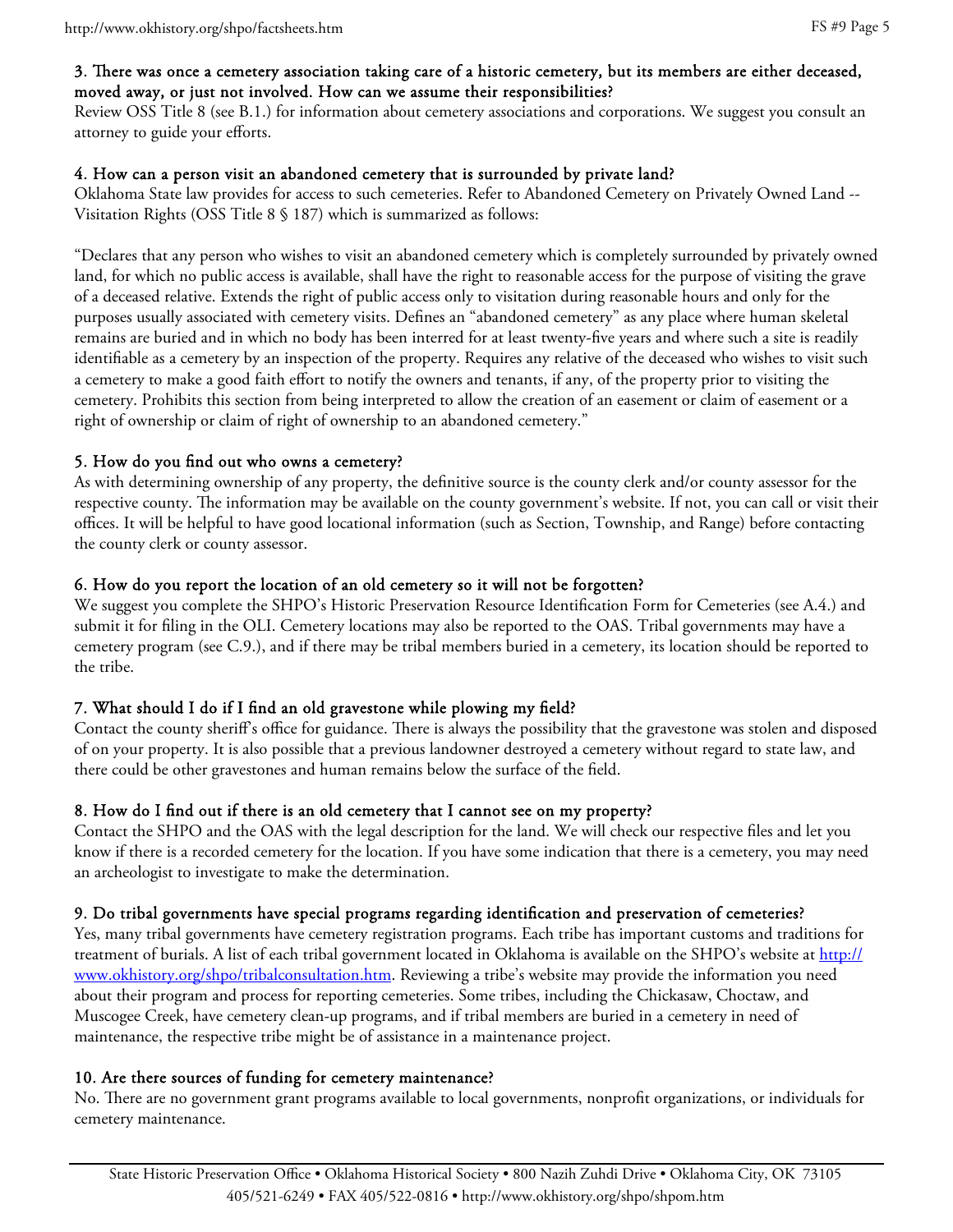#### 11. Where can we find information about repairing historic headstones?

The National Center for Preservation Technology and Training, National Park Service (http://ncptt.nps.gov) and the Association for Gravestone Studies (http:// www.gravestonestudies.org) are sources of guidance for the appropriate repair of headstones. Also, Preservation Oklahoma, Inc., the statewide nonprofit organization for historic preservation, sometimes offers workshops on the topic, and announcements of these events are posted at http:// www.preservationok.org.

# D. GENERAL CEMETERY RESEARCH QUESTIONS



Rose Hill Plantation, Hugo vicinity, Choctaw County

#### 1. Which Oklahoma agencies and organizations maintain information about cemeteries?

The Research Center maintains The Oklahoma Cemetery Indexes which is organized by county and includes the names and locations of cemeteries identified to date and can be accessed at the Oklahoma History Center. Also, visit the Research Center's online catalogue at http://www.okhistory.org/research to find information from cemetery canvas projects and other records. Just enter your search query (such as county name plus cemetery). The SHPO's OLI (see A.4.) contains files on several hundred cemeteries. The amount of information varies from cemetery to cemetery, but the name, location, and a brief description is usually recorded in these files.

The OAS, located at The University of Oklahoma, houses the archeological site files for the state. Approximately 23,000 sites are recorded in these files, including numerous cemeteries and burial sites dating from prehistoric as well as historic times. The locations of archeological sites are restricted by law. However, landowners and others often require access to the information, and questions about these site files should be directed to OAS.

#### 2. Is there a certain period of time before a cemetery is considered inactive (abandoned)?

Yes. Oklahoma State Statutes Title 8, Section 1087 (see B.4.) provides that a cemetery is considered abandoned if no burials have occurred there in at least twenty-five (25) years.

## 3. How can I find out where an ancestor may be buried?

Obituaries are excellent sources for burial locations. As the Oklahoma Historical Society is the official state repository for newspapers, the Research Center can assist a patron to find an ancestor's obituary. Also, http://www.findagrave.com and http://www.billiongraves.com are quick and easy sources to consult.

#### 4. How can we find out where graves were moved as a result of relocation to make way for a construction project (such as a lake)?

Relocation of a single or a few graves or even an entire cemetery can occur to make way for a construction project, such as a large reservoir. Contact the agency responsible for the original construction or the current managing entity. A local funeral director may also be of assistance.

## 5. How can we determine who is buried in an unmarked grave?

It may never be possible to confirm the identity of the interred. Family histories of landowners or interviews with local residents might yield clues. Under appropriate circumstances, exhumation of the remains for scientific study could help answer the question.

## 6. When a cemetery is closed, what happens to its records?

There is no legal requirement for disposition of cemetery records. What records were maintained through time and who had control of them varies widely. Consulting local libraries, county historical and genealogical societies, and the county clerk and/or county assessor are suggested first steps; also, contact the Research Center or its online catalogue (see D.1.).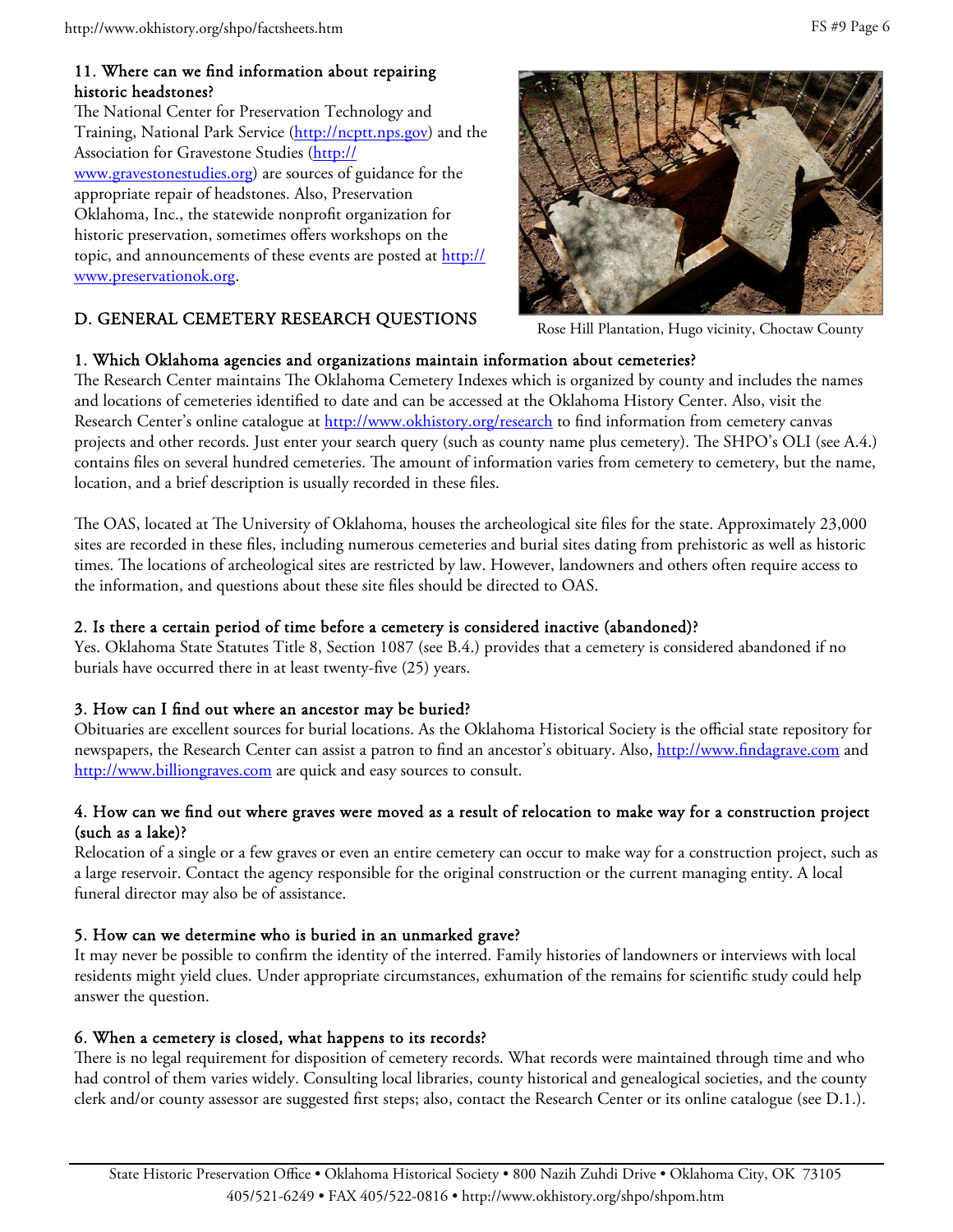7. How does a family obtain a military grave marker for an ancestor or have a damaged military marker replaced? To obtain a new military marker, complete and submit the Department of Veterans Affairs application found at http:// www.va.gov/vaforms/va/pdf/VA40-1330.pdf. To replace a damaged marker, go to http://www.cem.va.gov/cem/hmm/ replacements.asp or call 1-800/697-6947.

# E. CONTACTS AND QUICK REFERENCES

# Association for Gravestone Studies

101 Munson Street, Suite 108 Greenfield, MA 01301 413/772-0836 http://www.gravestonestudies.org/

BillionGraves http://www.billiongraves.com

# Chicora Foundation, Inc.

Cemetery Disaster Planning Booklet http://www.chicora.org/pdfs/Cemetery%20Disaster%20Planning.pdf http://www.chicora.org/cemetery-publications.html http://www.chicora.org/cemetery-preservation.html

## Department of Veterans Affairs

New military marker: http://www.va.gov/vaforms/va/pdf/VA40-1330.pdf Replace a damaged marker: http://www.cem.va.gov/cem/hmm/replacements.asp 1-800-697-6947

Find a Grave http://www.findagrave.com

## National Park Service

National Center for Preservation Technology and Training: http://ncptt.nps.gov/ See also: http://ncptt.nps.gov/blog/category/training/cemetery-monument-conservation-materials-research/ "National Register Bulletin 41: Guidelines for Evaluating and Registering Cemeteries and Burial Places*"* https://www.nps.gov/nr/publications/bulletins/nrb41/

# Oklahoma Archeological Survey

University of Oklahoma 111 East Chesapeake, Room 102 Norman, OK 73019 405/325-7211 http://www.ou.edu/archsurvey/

## Oklahoma Department of Health

Relocation of Graves: http://ok.gov/funeral/documents/ODH%20310.105.7.pdf

## Oklahoma State Statutes:

Title 8 concerns cemetery corporations and associations and related issues Title 8, Section 187 concerns access to cemeteries on private land Title 8, Section 187 defines abandoned cemetery, no burials in 25 years Title 21, Section 1167 concerns damage to cemeteries Title 21 § 1168.1-7 concerns issues related to human skeletal remains and associated burial furniture